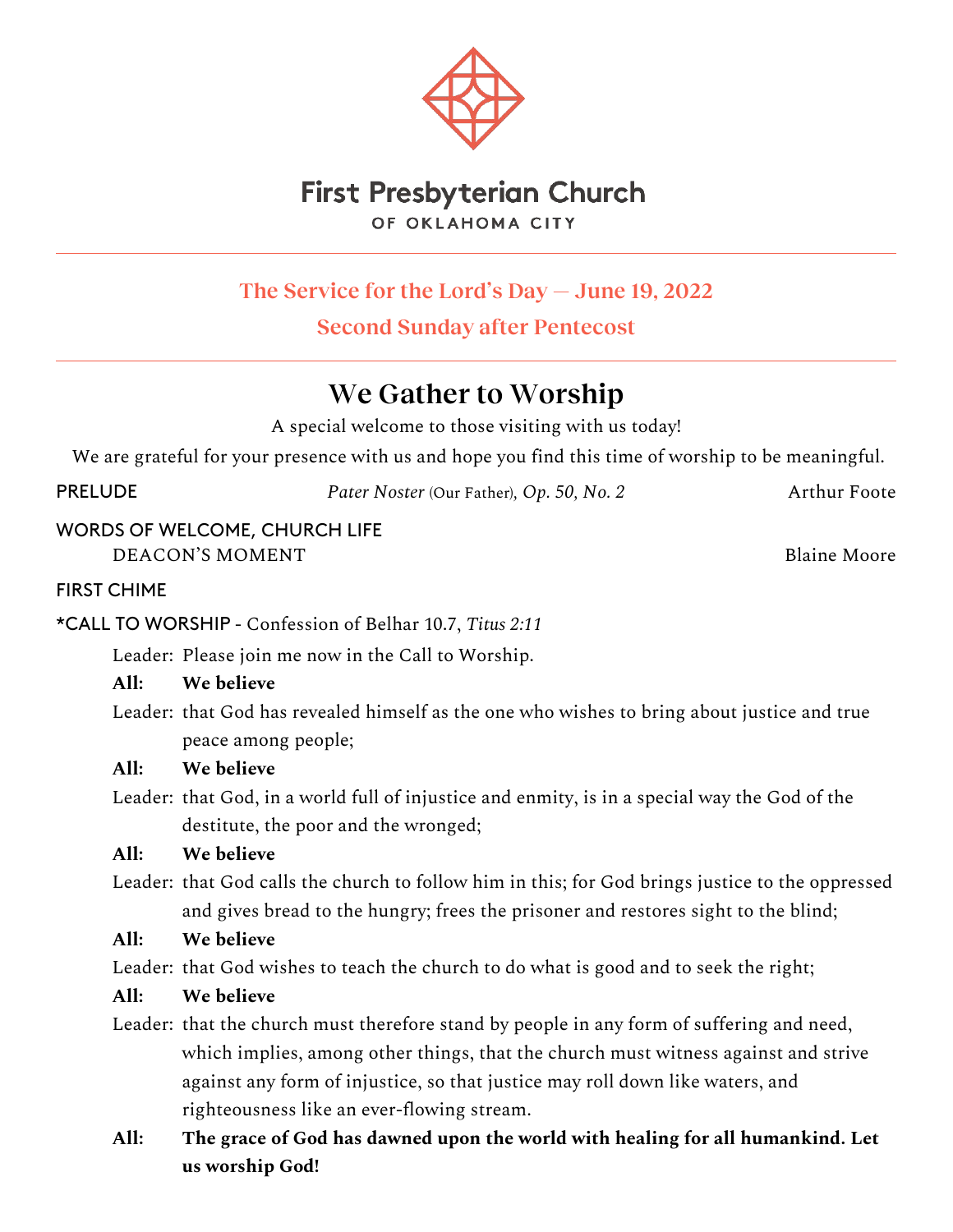#### \*PRAYER OF THE DAY (Unison) Scott Wilson

**Creator God, you created all people in your image. We thank you for the astonishing variety of races and cultures in this world. Enrich our lives by ever-widening circles of friendship, and show us your presence in those who differ most from us, until our knowledge of your love is made perfect in our love for all your children; through your Son, Jesus Christ our Lord. Amen.**

#### \*CALL TO CONFESSION

Friends in Christ, God knows our needs before we ask, and in our asking prepares us to receive the gift of grace. Let us open our lives to God's healing presence, forsaking all that separates us from God and neighbor. Let us be mindful not only of personal evil but also of our communal sins of family, class, race, and nation. Let us confess to God whatever has wounded us or brought injury to others, that we may receive mercy and become for each other ministers of God's grace.

### \*PRAYER OF CONFESSION

Leader: Before God, with the people of God, I confess to turning away from God in the ways I wound my life, the lives of others, and the life of the world.

**People: May God forgive you, Christ renew you, and the Spirit enable you to grow in love.** Leader: Amen.

**People: Before God, with the people of God, we confess to turning away from God in the ways we wound our lives, the lives of others, and the life of the world.**

Leader: May God forgive you, Christ renew you, and the Spirit enable you to grow in love.

**All: Amen.** 

#### ASSURANCE OF PARDON

\*PASSING OF THE PEACE Not an easy peace,

not an insignificant peace, not a half-hearted peace,

but the peace of our Lord Jesus Christ is with us now.

### **Amen. Thanks be to God.**

Let us share it with one another.

\*HYMN OF RESPONSE 582 *Glory to God, Whose Goodness Shines on Me* GLORY TO GOD (Vasile) *Glory to God, whose goodness shines on me, and to the Son, whose grace has pardoned me, and to the Spirit, whose love has set me free. As it was in the beginning, is now and ever shall be. Amen.*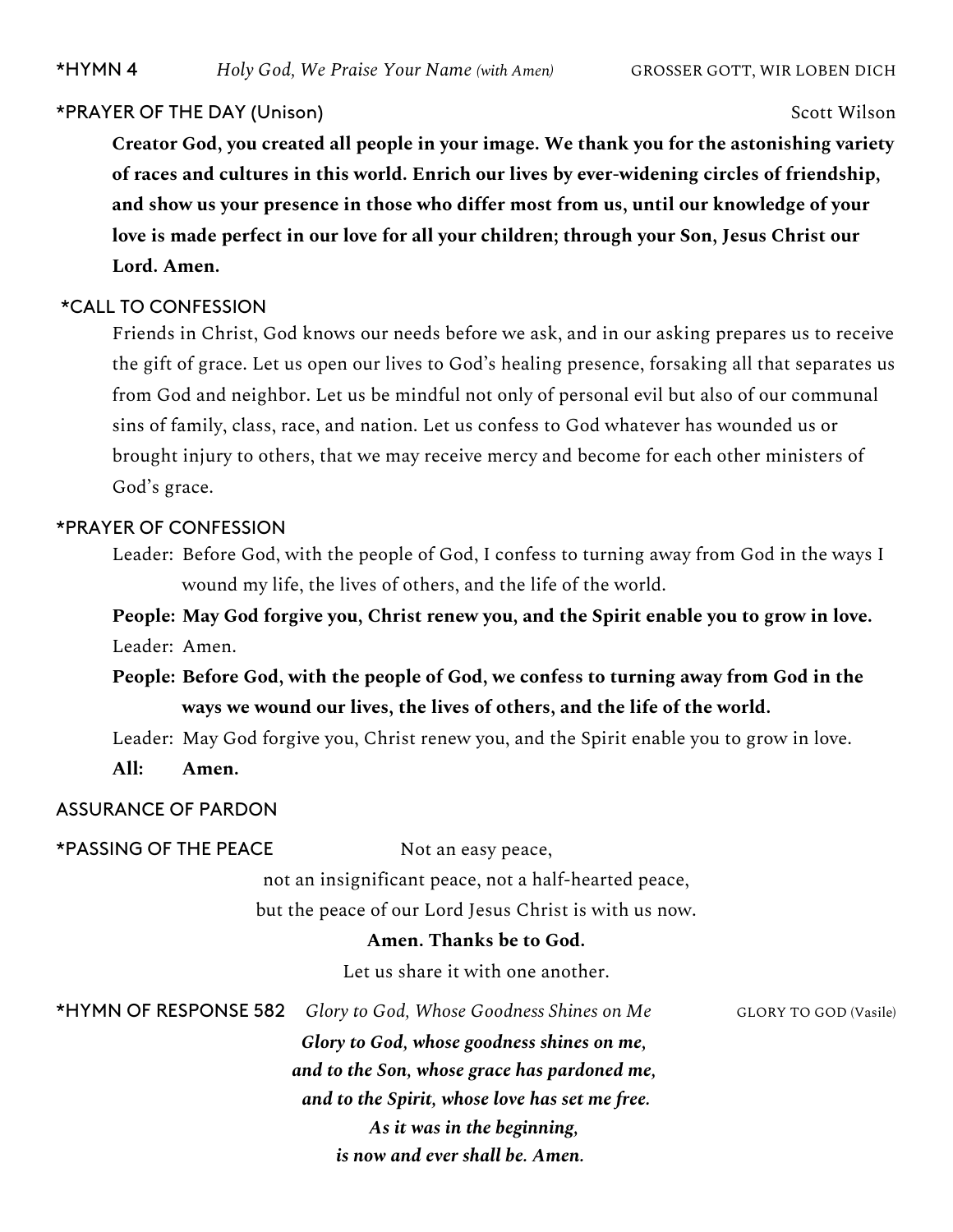THE TRIUNE GOD



laudamus, this abbreviated 19th-century English paraphrase is sung by both Protestants and Roman Catholics. It is set here to the tune composed and named for the German version.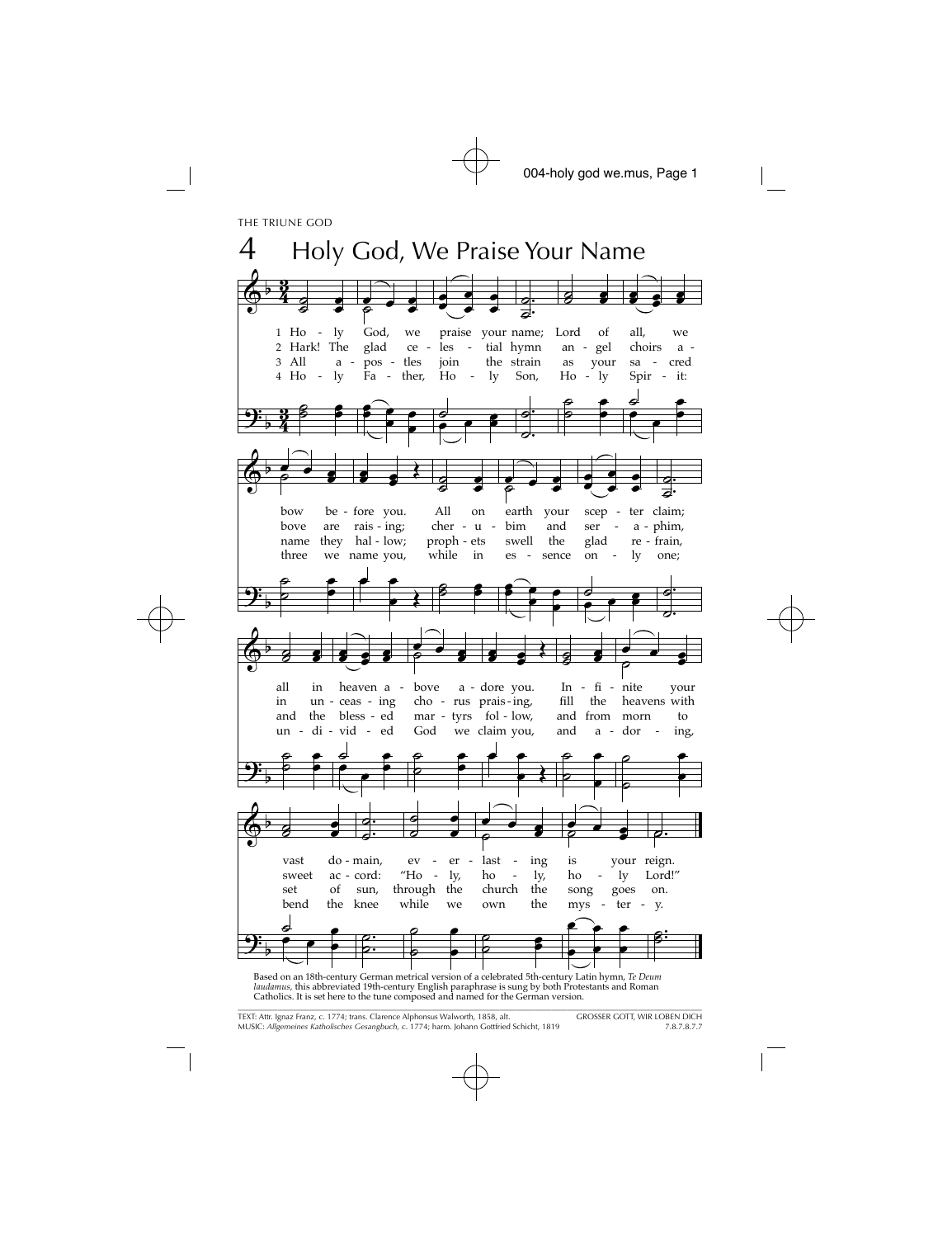# **We Proclaim God's Word**

DISCOVERY TIME Children are invited forward for a special message. Sean Smith

Afterwards, a nursery is provided in Room 110 for children 4 and under.

Children 5 years old-5th grade are invited to attend Children's Church in Room 215.

Parents may pick up children after worship from those locations.

Children seated on the Chancel steps will be in view of the livestream image;

those on the floor will not.

THE LORD'S PRAYER

**Our Father who art in heaven, hallowed be thy name. Thy kingdom come, thy will be done, on earth as it is in heaven. Give us this day our daily bread; and forgive us our debts, as we forgive our debtors; and lead us not into temptation, but deliver us from evil. For thine is the kingdom and the power and the glory, forever. Amen.**

SOLO *I Will Not Be Afraid – Psalm 3* Damon Martin

#### Damon Martin, tenor

*Lord, how are they increased that trouble me! Many are they that rise up against me. Many there be which say of my soul, "There is no help for him in God." But thou, O LORD, art a shield for me; my glory, and the lifter up of mine head. I cried unto the LORD with my voice, and he heard me out of his holy hill. Alleluia. I laid me down and slept; I awaked; for the LORD sustained me. I will not be afraid of ten thousands of people, that have set themselves against me round about. Arise, O LORD; save me, O my God: for thou hast smitten all mine enemies upon the cheek bone; thou hast broken the teeth of the ungodly. Salvation belongeth unto the LORD: thy blessing be upon thy people.*

#### PRAYER FOR ILLUMINATION

SCRIPTURE READING Psalm 22:19-28 (pg. 504) This is the word of the Lord. **Thanks be to God.**

SOLO *Blessed Assurance* (hymn 839) Phoebe Palmer Knapp

Jennifer Coffman, mezzo-soprano Fanny Jane Crosby

*Blessed assurance, Jesus is mine! O what a foretaste of glory divine! Heir of salvation, purchase of God, born of his Spirit, washed in his blood. This is my story; this is my song, praising my Savior all the day long. Perfect submission, perfect delight, visions of rapture now burst on my sight; angels descending, bring from above echoes of mercy, whispers of love. Perfect submission, all is at rest; I in my Savior am happy and blest, watching and waiting, looking above, filled with his goodness, lost in his love.* 

SCRIPTURE READING Galatians 3:23-29 (pg. 189) This is the word of the Lord. **Thanks be to God.**

**SERMON** *Christ Clothes Rev. John C. McKinnon*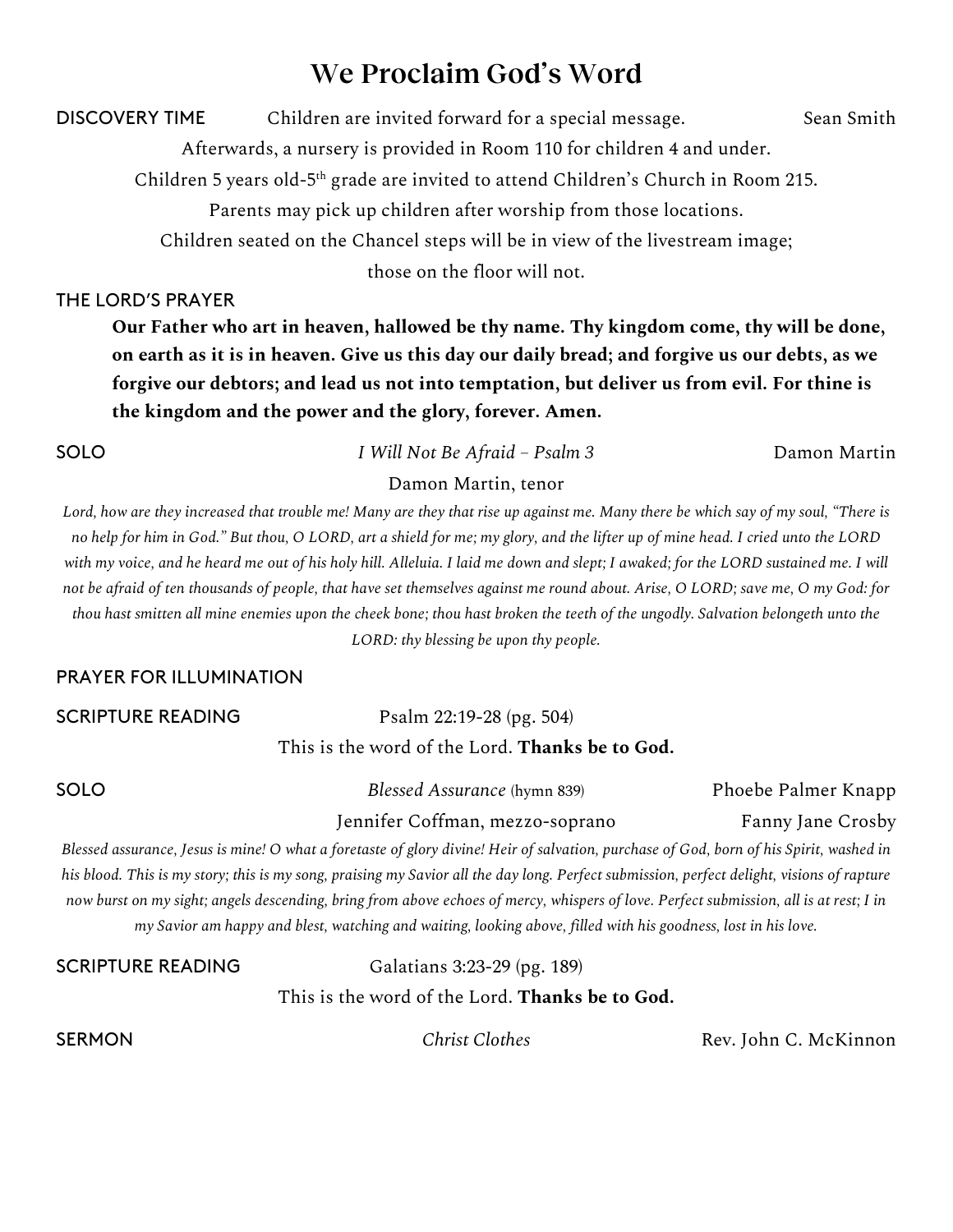# **We Respond to God's Word**

| *AFFIRMATION OF FAITH                                                                                                                                   |                                                                                                                                                                                                                                                        | The Apostles' Creed                                                                         |
|---------------------------------------------------------------------------------------------------------------------------------------------------------|--------------------------------------------------------------------------------------------------------------------------------------------------------------------------------------------------------------------------------------------------------|---------------------------------------------------------------------------------------------|
|                                                                                                                                                         | I believe in God, the Father Almighty; Maker of heaven and earth,                                                                                                                                                                                      |                                                                                             |
|                                                                                                                                                         | and in Jesus Christ his only Son, our Lord; who was conceived by the Holy Ghost,                                                                                                                                                                       |                                                                                             |
|                                                                                                                                                         |                                                                                                                                                                                                                                                        | born of the Virgin Mary, suffered under Pontius Pilate, was crucified, dead, and buried;    |
|                                                                                                                                                         |                                                                                                                                                                                                                                                        | He descended into hell; the third day he rose again from the dead; he ascended into heaven, |
|                                                                                                                                                         | and sitteth on the right hand of God the Father Almighty;                                                                                                                                                                                              |                                                                                             |
|                                                                                                                                                         | From thence he shall come to judge the quick and the dead.                                                                                                                                                                                             |                                                                                             |
|                                                                                                                                                         | I believe in the Holy Ghost; the holy catholic church; the communion of saints;                                                                                                                                                                        |                                                                                             |
|                                                                                                                                                         | The forgiveness of sins; the resurrection of the body; and the life everlasting. Amen.                                                                                                                                                                 |                                                                                             |
| <b>*HYMN169</b>                                                                                                                                         | Dear Lord and Father of Mankind                                                                                                                                                                                                                        | <b>REST</b>                                                                                 |
| <b>PRAYERS OF THE PEOPLE</b>                                                                                                                            |                                                                                                                                                                                                                                                        |                                                                                             |
| <b>OFFERING</b><br>CALL FOR THE OFFERING<br>GIVING OF TITHES AND OFFERINGS                                                                              |                                                                                                                                                                                                                                                        |                                                                                             |
| <b>OFFERTORY</b>                                                                                                                                        | Once More, My Soul                                                                                                                                                                                                                                     | George Shearing                                                                             |
| *PRESENTATION HYMN                                                                                                                                      | Doxology<br>Praise God from whom all blessings flow;<br>Praise God all creatures here below; Alleluia, Alleluia.<br>Praise God above, ye heavenly host; Praise Father, Son, and Holy Ghost;<br>Alleluia, Alleluia, Alleluia, Alleluia, Alleluia. Amen. | <b>LASST UNS ERFREUEN</b>                                                                   |
| *PRAYER OF DEDICATION                                                                                                                                   |                                                                                                                                                                                                                                                        |                                                                                             |
|                                                                                                                                                         | We Go in God's Name                                                                                                                                                                                                                                    |                                                                                             |
| <b>*HYMN181</b>                                                                                                                                         | Silence! Frenzied, Unclean Spirit                                                                                                                                                                                                                      | <b>EBENEZER</b>                                                                             |
| *CHARGE AND BENEDICTION                                                                                                                                 |                                                                                                                                                                                                                                                        |                                                                                             |
| <b>POSTLUDE</b>                                                                                                                                         | Venite!                                                                                                                                                                                                                                                | John Leavitt                                                                                |
|                                                                                                                                                         | Today                                                                                                                                                                                                                                                  |                                                                                             |
| Sunday School 9:30 a.m.<br>Builders Class   Room B-8<br>Pastor's Class   Fireside Room<br>Evergreen Class   Room B-14<br>Sanctuary Worship   11:00 a.m. |                                                                                                                                                                                                                                                        | New Beginnings Class   Fireside Room<br>Children's Sunday School   Room 213                 |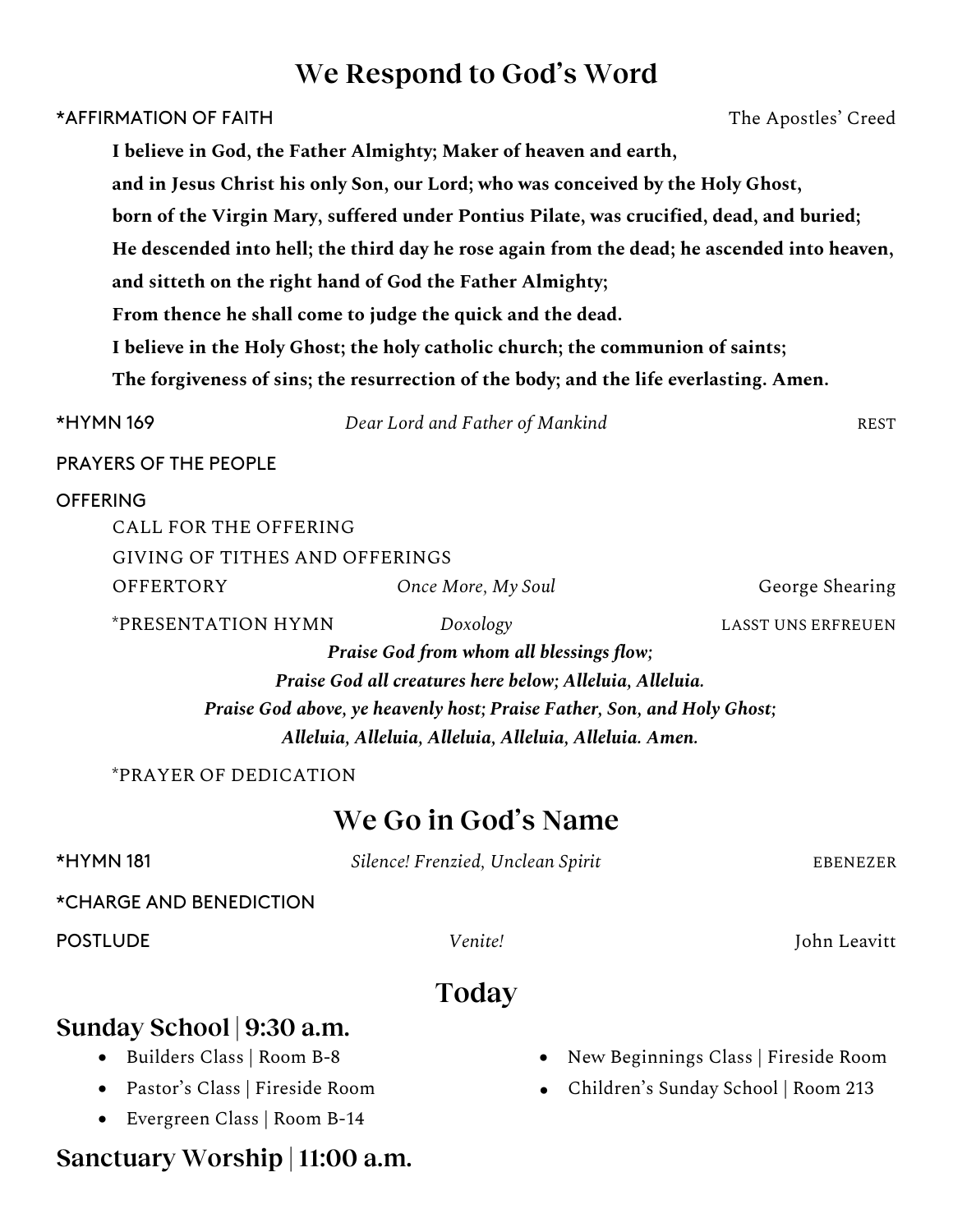

\*Or "Dear Lord, Creator good and kind"

These stanzas were carved into a hymn from a much longer poem describing a frenzied ritual by an obscure sect in India, but they culminate in a reference to 1 Kings 19:11-12 that celebrates silence (as befits a Quaker poet). This tune was created especially for these words.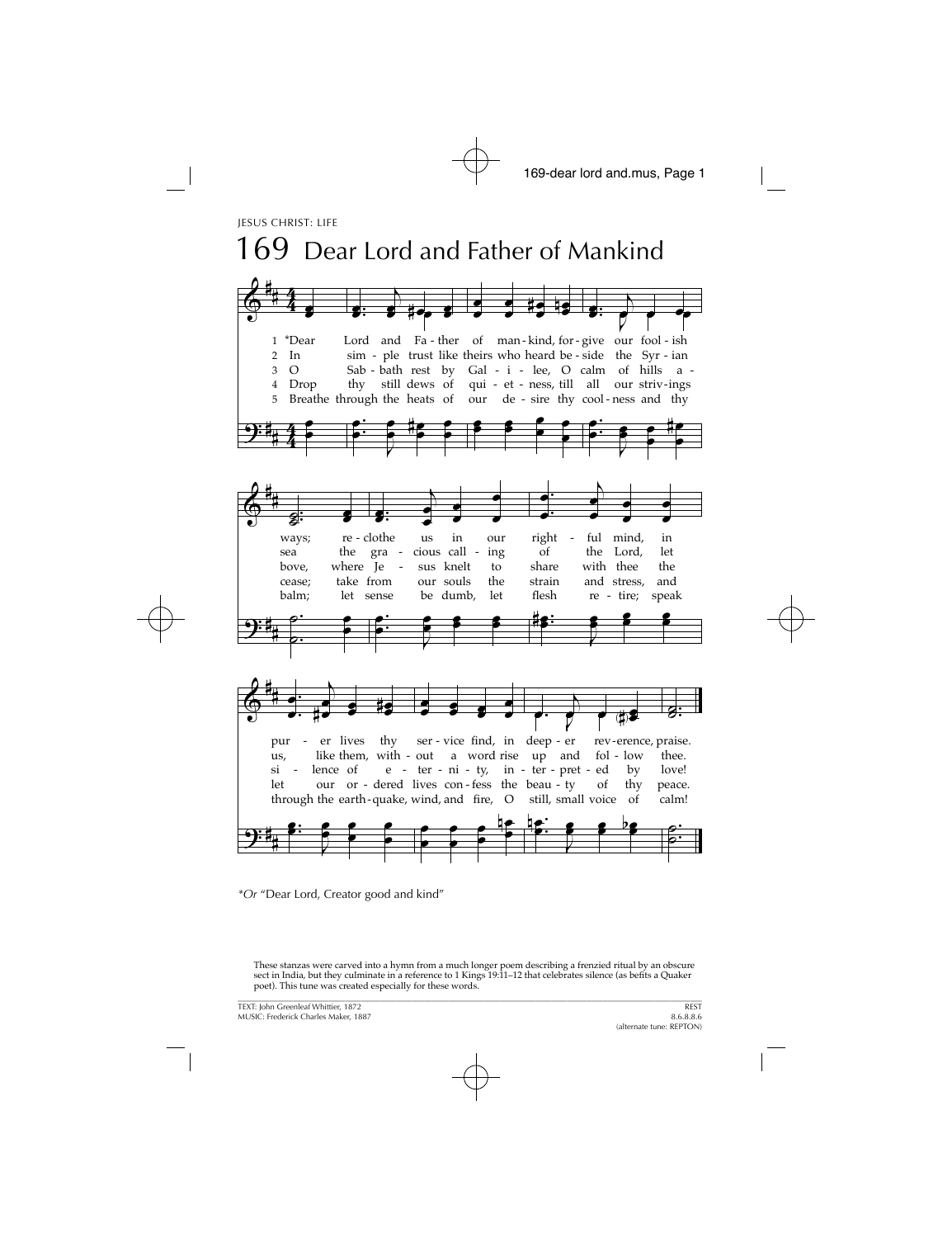

Based on Mark 1:21–28/Luke 4:31–37, this text recalls how Jesus exorcized a demon, ponders what demons mean today, and concludes with a prayer for wholeness. It is set here to a familiar Welsh tune whose recurring three-note figures help to convey a sense of internal turmoil.